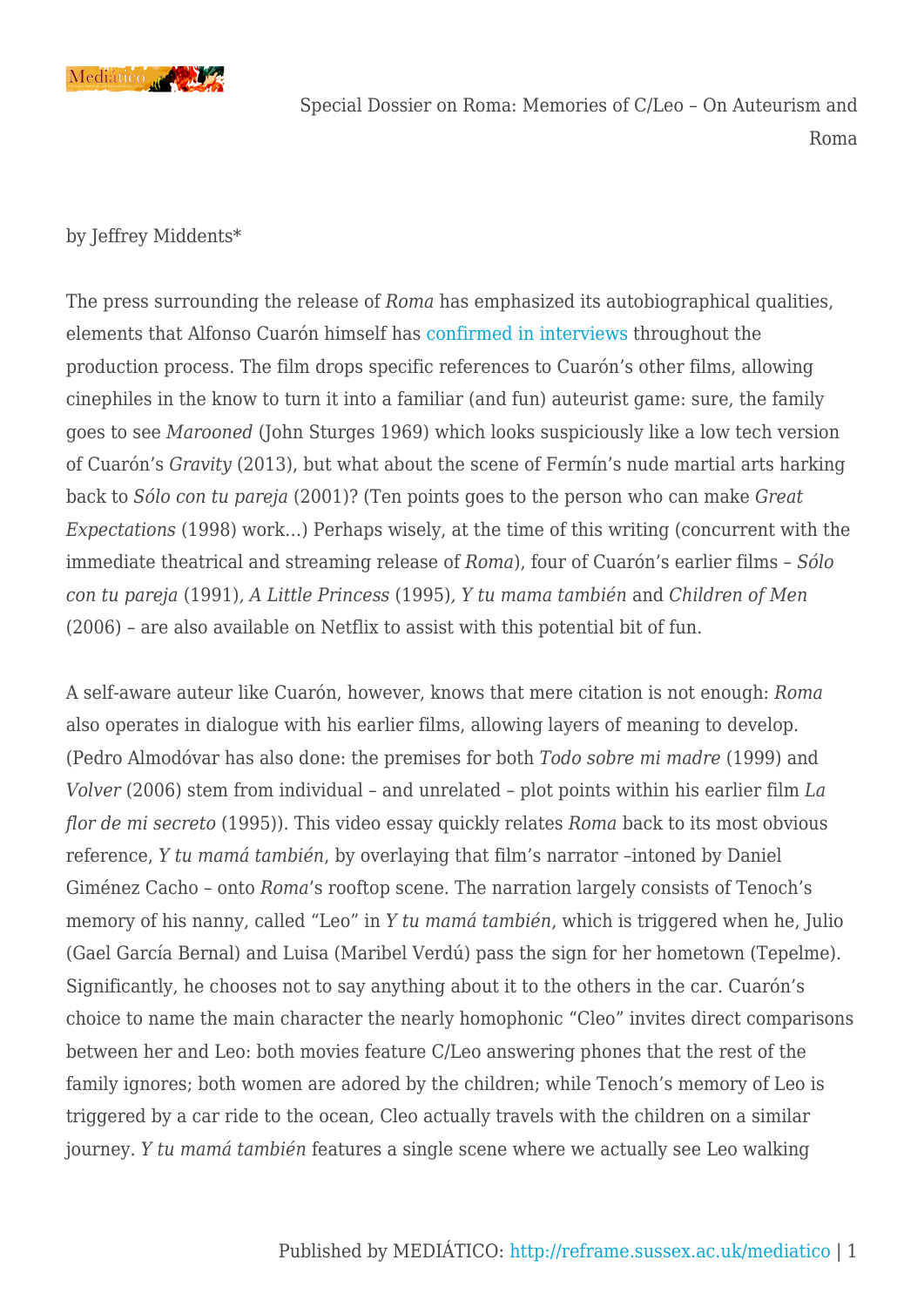

Special Dossier on Roma: Memories of C/Leo – On Auteurism and Roma

through the house, carrying a sandwich, after which she sweetly strokes the head of Tenoch; the actress playing that role is none other than Liboria Rodríguez, Cuarón's actual nanny, to whom he dedicates *Roma*.

My focus on the rooftop scene in the video essay, however, invites another, more interesting comparison: after Paco refuses to (pretend) die (in a shoot-out game with his brother) and leaves the scene, the youngest brother, Pepe, sprawls dramatically on a piece of concrete, demonstrating the fact that he is "dead" ("*muerto*"). Particularly in the way that word is drawn out, the scene recalls a late scene in *Y tu mamá también*, when Luisa asks the little girl Lucero to show her the dead-man's float ("*uuuy, qué muerta estás*"). I do not wish to attribute all of Luisa's characteristics on Cleo, but this highlights that both women act as mothers while being simultaneously denied the possibility of being mothers themselves. As such, I have also brought in narration from that part of *Y tu mamá también* that originally accompanied the last time we see Luisa, diving into the ocean ". Transposed onto *Roma*, the words offer a newer perspective on Cleo. Who is to say, after all, that the "foam" from the sea is any less majestic and inspirational than the soap suds Cleo – and all the other domestic employees visible scrubbing on other rooftops in this scene – are washing away?

This video essay also highlights the richness and depth of Cuarón's use of sound in both films, that match the complex *mise-en-scène* throughout his work. *Y tu mama también* is so attuned to teenage cacophony that, in order to provide context and history, the narration is presented with ambient sound turned off – an auteurist nod to Godard's similar use of such narration in movies like *Bande à part* (1964). This made it relatively easy to lift the narration from one film without disturbing the complex soundscape of the other – but it also highlights how *Roma* evokes memory in a different aural manner. The deliberate pacing of the camera – there are only three shots in this scene, with the final shot lasting nearly 2 ½ minutes– corresponds with a softer symphony that supports the minimalist observations of Cleo and her surroundings.